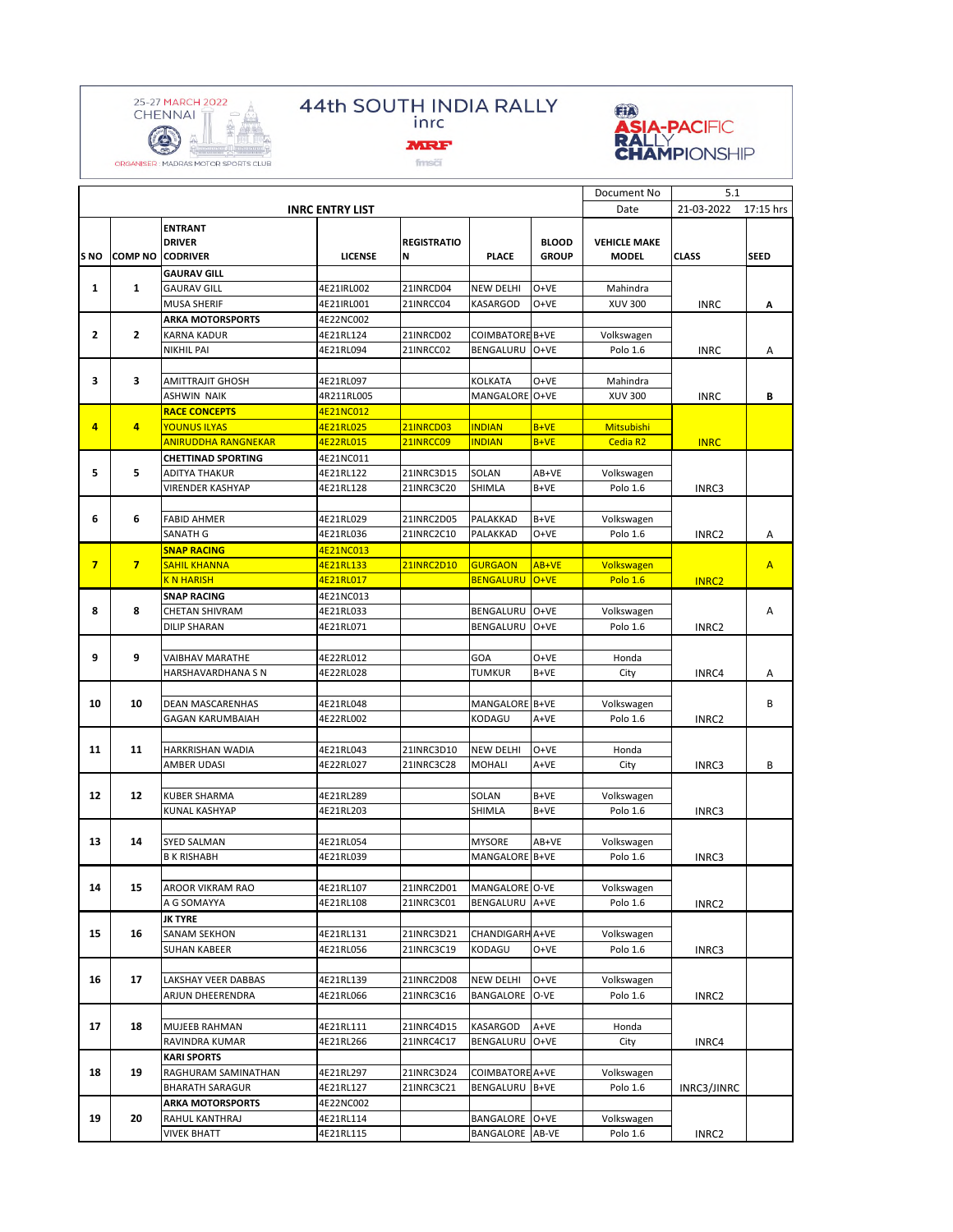|    |    | <b>SNAP RACING</b>             | 4E21NC013        |            |                  |        |             |              |  |  |
|----|----|--------------------------------|------------------|------------|------------------|--------|-------------|--------------|--|--|
| 20 | 21 | K M CHANDAN                    | 4E21RL209        | 21INRC3D05 | CHIKMAGLUR O+VE  |        | Volkswagen  |              |  |  |
|    |    | M SURAJ                        | 4E21RL192        | 21INRC3C05 | BENGALURU        | A+VE   | Polo 1.6    |              |  |  |
|    |    |                                |                  |            |                  |        |             | INRC3        |  |  |
|    |    |                                |                  |            |                  |        |             |              |  |  |
| 21 |    | SHIVANI PRUTHVI                | 4E21RL040        | 21INRC3D01 | DAVANGERE B+VE   |        | Honda       |              |  |  |
|    | 22 | RUTHVIK PRAVEEN                | 4E22RL030        | 21INRC3C29 | <b>TIPTUR</b>    | $A+VE$ | City        | INRC3/ JINRC |  |  |
|    |    | <b>SNAP RACING</b>             | 4E21NC013        |            |                  |        |             | INRC4        |  |  |
| 22 | 23 | DEEPAK CHANDRA                 | 4E21RL142        | 21INRC4D09 | BENGALURU        |        | Honda       |              |  |  |
|    |    | RAGHURAM CG                    | 4E21RL005        |            | BENGALURU        | A+VE   | City VTEC   |              |  |  |
|    |    |                                |                  |            |                  |        |             |              |  |  |
| 23 | 24 | SUHEM KABEER                   | 4E21RL027        |            | COORG            | A+VE   | Volkswagen  |              |  |  |
|    |    | JEEVA RATHINAM                 | 4E21RL038        |            | BENGALURU        | O+VE   | Polo 1.6    | INRC2        |  |  |
|    |    | <b>JK TYRE</b>                 |                  |            |                  |        |             |              |  |  |
| 24 | 25 | <b>ATHIRA MURALI</b>           | 4E21RL028        |            |                  | O+VE   | Volkswagen  |              |  |  |
|    |    |                                |                  |            | KOTTAYAM         |        |             |              |  |  |
|    |    | DEEKSHA BALAKRISHNA            | 4E21RL088        |            | BENGALURU        | O-VE   | Polo 1.6    | INRC2        |  |  |
|    |    | <b>ARKA MOTORSPORTS</b>        | 4E22NC002        |            |                  |        |             |              |  |  |
| 25 | 26 | SHAIKH ALI                     | 4E21RL224        | 21INRC3D22 | <b>KOLKATA</b>   | A+VE   | Volkswagen  |              |  |  |
|    |    | SN SHANMUGA                    | 4E21RL022        | 21INRC3C06 | BENGALURU        | B+VE   | Polo 1.6    | INRC3        |  |  |
|    |    | <b>CHETTINAD SPORTING</b>      |                  |            |                  |        |             |              |  |  |
| 26 | 27 | SANJAY AGARWAL                 | 4E21RL109        |            | BENGALURU        | B+VE   | Volkswagen  |              |  |  |
|    |    | N SMITHA                       | 4E21RL101        |            | BENGALURU        | B+VE   | Polo 1.6    | INRC3        |  |  |
|    |    | <b>SNAP RACING</b>             | 4E21NC013        |            |                  |        |             |              |  |  |
| 27 | 28 | JAHAAN SINGH GILL              | 4E21RL232        |            | CHANDIGARH O+VE  |        | Volkswagen  |              |  |  |
|    |    | SHEERAZ AHAMED                 | 4E21RL231        |            | CHIKMAGLUR A+VE  |        | Polo 1.6    | INRC3/JINRC  |  |  |
|    |    | <b>CHETTINAD SPORTING</b>      | 4E21NC011        |            |                  |        |             |              |  |  |
| 28 | 29 | DARAIUS NEVILLE SHROFF         | 4E21NC011        |            | <b>MUMBAI</b>    | B+VE   | Volkswagen  |              |  |  |
|    |    | SURAJ KESHAVA PRASAD           |                  |            |                  |        |             |              |  |  |
|    |    |                                | 4R21IRL003       | 21INRCC07  | BENGALURU        | A+VE   | Polo 1.6    | INRC3        |  |  |
|    |    |                                |                  |            |                  |        |             |              |  |  |
| 29 | 30 | RENUKA GAJENDRAN               |                  |            | <b>WITHDRAWN</b> |        |             |              |  |  |
|    |    | <b>CP GOUTHAM</b>              |                  |            |                  |        |             |              |  |  |
|    |    |                                |                  |            |                  |        |             |              |  |  |
| 30 | 31 | JASON SALDANHA                 | 4E21RL199        |            | MANGALORE B+VE   |        | Volkswagen  |              |  |  |
|    |    | THIMMU UDDAPANDA               | 4E21RL113        |            | KODAGU           | B+VE   | Polo 1.6    | INRC3        |  |  |
|    |    | <b>ARKA MOTORSPORTS</b>        | 4E22NC002        |            |                  |        |             |              |  |  |
| 31 | 32 | PRAGATHI GOWDA                 | 4E21RL075        | 21INRC3D12 | BENGALURU        | AB+VE  | Volkswagen  |              |  |  |
|    |    | TRISHA ALONKAR                 | 4E21RL119        | 21INRC3C12 | BENGALURU        | AB+VE  | Polo 1.6    | INRC3/JINRC  |  |  |
|    |    | <b>DB MOTORSPORTS</b>          |                  |            |                  |        |             |              |  |  |
|    |    |                                |                  |            |                  |        |             |              |  |  |
| 32 | 33 | <b>MANINDER SINGH</b>          | 4E21RL018        |            | NEW DELHI        | O+VE   | Volkswagen  |              |  |  |
|    |    | VINAY PADMASHALI               | 4E21RL060        |            | BANGALORE        | B+VE   | Polo 1.6    | INRC3        |  |  |
|    |    | <b>AMMYFIED RALLYING</b>       | 4E22NC003        |            |                  |        |             |              |  |  |
| 33 | 34 | ARAVIND KP                     | 4E22RL011        | 21INRC3D27 | <b>UDUPI</b>     | O+VE   |             |              |  |  |
|    |    | VARUN SATYANARAYANA            | 4E21RL197        | 21INRC3C26 | BENGALURU        | B+VE   |             | INRC3        |  |  |
|    |    |                                |                  |            |                  |        |             |              |  |  |
| 34 | 35 | LANUSANEN PONGENER             | 4E21RL085        | 21INRC3D09 | NAGALAND         | O+VE   | Volkswagen  |              |  |  |
|    |    | ROHIT NAGARAJ                  | 4E21RL081        | 21INRC3C09 | BENGALURU        | $O+VE$ | Polo 1.6    | INRC3        |  |  |
|    |    |                                |                  |            |                  |        |             |              |  |  |
| 35 | 36 | RUTHUPARNA VIVEK               |                  |            | CHIKMAGLUR A+VE  |        | Maruti      |              |  |  |
|    |    | ARVIND DHEERENDRA              | 4E21RL063        |            | BENGALURU O+VE   |        | Esteem      | INRC4        |  |  |
|    |    |                                |                  |            |                  |        |             |              |  |  |
| 36 | 37 | <b>KRISHNAKANT YADAV</b>       |                  |            |                  |        |             |              |  |  |
|    |    | <b>JIBRAN AHMED</b>            | <b>WITHDRAWN</b> |            |                  |        |             |              |  |  |
|    |    |                                |                  |            |                  |        |             |              |  |  |
|    |    | AMMYFIED RALLYING              | 4E22NC003        |            |                  |        |             |              |  |  |
| 37 | 38 | PRAKHYAT SHIROLE               | 4E21RL217        |            | BANGALORE        | O+VE   | Honda       |              |  |  |
|    |    | ARJUN SSB                      | 4E21RL298        |            | BANGALORE A+VE   |        | City        | INRC4        |  |  |
|    |    | <b>KARI SPORTS</b>             |                  |            |                  |        |             |              |  |  |
| 38 | 39 | SHAHIN AZIZ                    | 4E21RL082        |            | <b>COCHIN</b>    | O+VE   | Maruti      |              |  |  |
|    |    | ENIN JOSEPH.                   |                  |            | ERODE            | B+ve   | Baleno      | INRC4        |  |  |
|    |    |                                |                  |            |                  |        |             |              |  |  |
| 39 | 40 | SHIVANI PARMAR                 | 4E21RL213        | 21INRC4D02 | <b>NEW DELHI</b> | A-VE   | Honda       |              |  |  |
|    |    | VANI PARMAR                    | 4E21RL207        | 21INRC4C03 | BENGALURU        | O+VE   | City        | INRC4        |  |  |
|    |    |                                |                  |            |                  |        |             |              |  |  |
|    |    |                                |                  |            |                  |        |             |              |  |  |
| 40 | 41 | P. ANANTH KUMAR                | 4E21RL240        | 21INRC4D14 | BENGALURU        | B+VE   | Maruti      |              |  |  |
|    |    | G.M. MANJUNATH                 | 4E21RL120        | 21INRC4C06 | BENGALURU        | O+VE   | Esteem 1995 | INRC4        |  |  |
|    |    | <b>RITESH RAI</b>              |                  |            |                  |        |             |              |  |  |
| 41 | 42 | RITESH RAI                     | APPLIED          |            | CHENNAI          | O+VE   | Suzuki      |              |  |  |
|    |    | VENU RAMESH KUMAR              | 4E21RL014        |            | COIMBATORE       | AB+VE  | Vitara MT   | SUV          |  |  |
|    |    |                                |                  |            |                  |        |             |              |  |  |
| 42 | 43 | <b>VENKATAPATHY METUCHETTY</b> | 4E21RL290        |            | COIMBATORE O+VE  |        | Maruti      |              |  |  |
|    |    | SANTOSHKUMAR SELVARAJ          | 4E21RL291        |            | COIMBATORE A1+VE |        | Gypsy       | GYPSY        |  |  |
|    |    |                                |                  |            |                  |        |             |              |  |  |